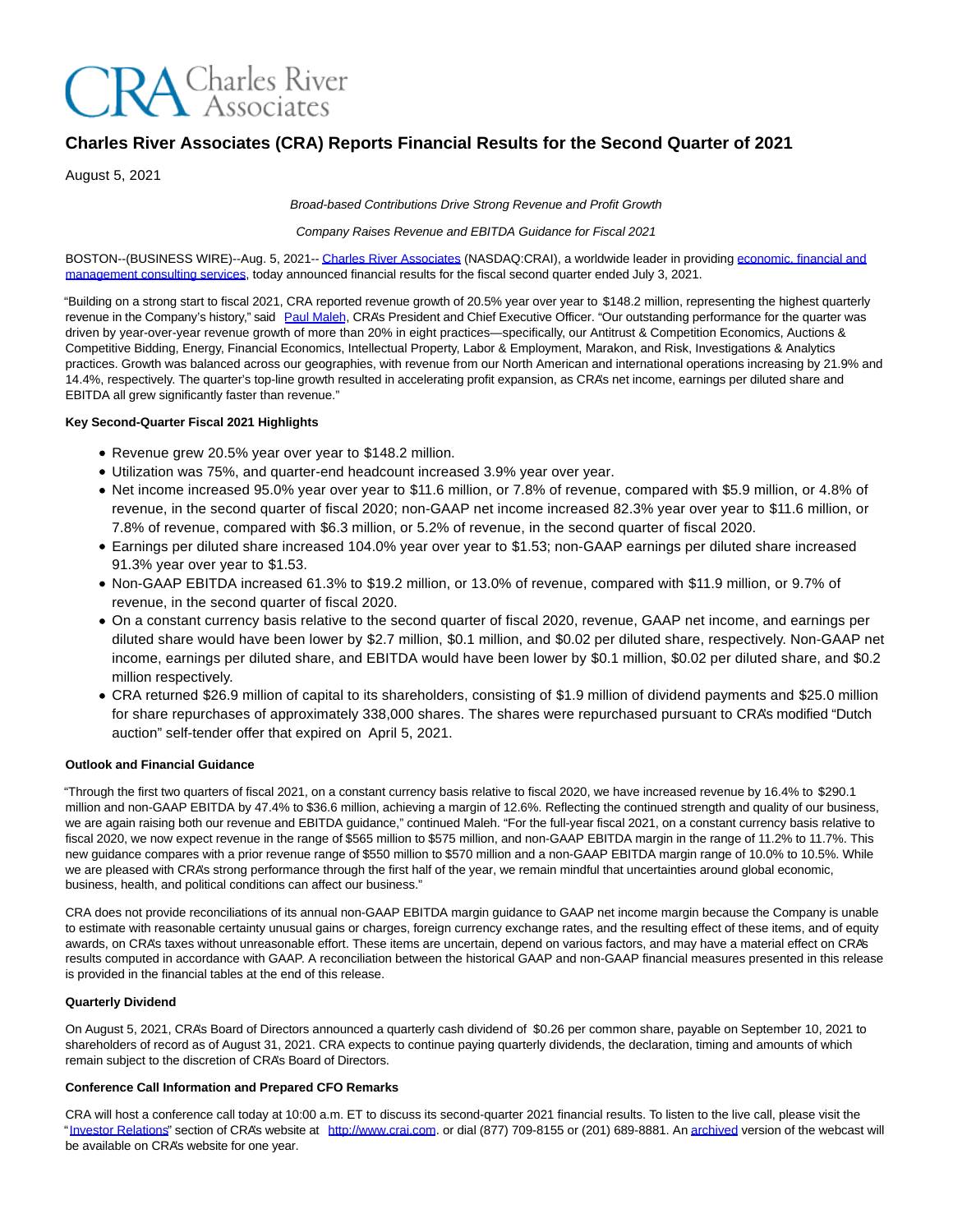In combination with this press release, CRA has posted prepared remarks by its CFO Dan Mahoney under ["Conference Call Materials"](https://cts.businesswire.com/ct/CT?id=smartlink&url=https%3A%2F%2Fcrainternationalinc.gcs-web.com%2Ffinancial-information%2Fquarterly-results&esheet=52472047&newsitemid=20210805005207&lan=en-US&anchor=Conference+Call+Materials&index=7&md5=964d3233d7304a527256537c66b3a772) in the " [Investor](https://cts.businesswire.com/ct/CT?id=smartlink&url=https%3A%2F%2Fcrainternationalinc.gcs-web.com%2Finvestor-overview&esheet=52472047&newsitemid=20210805005207&lan=en-US&anchor=Investor+Relations&index=8&md5=b3c6222c4bfd9f73985006da9d628c0a) Relations" section on CRA's website at [http://www.crai.com.](https://cts.businesswire.com/ct/CT?id=smartlink&url=http%3A%2F%2Fwww.crai.com&esheet=52472047&newsitemid=20210805005207&lan=en-US&anchor=http%3A%2F%2Fwww.crai.com&index=9&md5=b9d6067ac216cdd420004a65570fead1) These remarks are offered to provide the investment community with additional background on CRA's financial results prior to the start of the conference call.

### **About Charles River Associates (CRA)**

Charles River Associates® is a leading global consulting firm specializing i[n economic, financial, and management consulting services.](https://cts.businesswire.com/ct/CT?id=smartlink&url=https%3A%2F%2Fwww.crai.com%2F&esheet=52472047&newsitemid=20210805005207&lan=en-US&anchor=economic%2C+financial%2C+and+management+consulting+services&index=10&md5=c501f3fe9ce418abab1ed989bf595452) CRA advises clients on economic and financial matters pertaining to litigation and regulatory proceedings, and guides corporations through critical business strategy and performance-related issues. Since 1965, clients have engaged CRA for its unique combination of functional expertise and industry knowledge, and for its objective solutions to complex problems. Headquartered in Boston, CRA has offices throughout the world. Detailed information about Charles River Associates, a registered trade name of CRA International, Inc., is available a[t www.crai.com.](https://cts.businesswire.com/ct/CT?id=smartlink&url=http%3A%2F%2Fwww.crai.com&esheet=52472047&newsitemid=20210805005207&lan=en-US&anchor=www.crai.com&index=11&md5=d95fe72699ef7e5f2376faf006aee4d5) Follow us o[n LinkedIn,](https://cts.businesswire.com/ct/CT?id=smartlink&url=https%3A%2F%2Fwww.linkedin.com%2Fcompany%2Fcharles-river-associates%2F&esheet=52472047&newsitemid=20210805005207&lan=en-US&anchor=LinkedIn&index=12&md5=1f7e33c2f2c7798fd487b8767d28527d) [Twitter,](https://cts.businesswire.com/ct/CT?id=smartlink&url=https%3A%2F%2Ftwitter.com%2FNews_CRA&esheet=52472047&newsitemid=20210805005207&lan=en-US&anchor=Twitter&index=13&md5=725a5afd68ecc9cb08e462395b9e35f0) and [Facebook.](https://cts.businesswire.com/ct/CT?id=smartlink&url=https%3A%2F%2Fwww.facebook.com%2FCharlesRiverAssociates&esheet=52472047&newsitemid=20210805005207&lan=en-US&anchor=Facebook&index=14&md5=6bd390e35fdc010495be1d99e429c8e3)

## **NON-GAAP FINANCIAL MEASURES**

In this release, CRA has supplemented the presentation of its financial results calculated in accordance with U.S. generally accepted accounting principles or "GAAP" with the following financial measures that are not calculated in accordance with GAAP: non-GAAP net income, non-GAAP net income per share and non-GAAP EBITDA. CRA believes that the non-GAAP financial measures described in this press release are important to management and investors because these measures supplement the understanding of CRA's ongoing operating results and financial condition. In addition, these non-GAAP measures are used by CRA in its budgeting process, and the non-GAAP adjustments are made to the performance measures for some of CRA's performance-based compensation.

CRA defines non-GAAP EBITDA as net income before interest expense (net), income taxes, and depreciation and amortization further adjusted for the impact of certain items that we do not consider indicative of our core operating performance, such as non-cash amounts relating to valuation changes in contingent consideration and related tax effects. Non-GAAP net income and non-GAAP net income per share also exclude non-cash amounts relating to valuation changes in contingent consideration and related tax effects. This release also presents certain current fiscal period financial measures on a "constant currency" basis in order to isolate the effect that foreign currency exchange rate fluctuations can have on CRA's financial results. These constant currency measures are determined by recalculating the current fiscal period local currency financial measure using the specified corresponding prior fiscal period's foreign exchange rates. On a constant currency basis relative to the first half of 2020, revenue would have been lower by \$4.6 million and EBITDA would have been lower by \$0.5 million.

All of the non-GAAP financial measures referred to above should be considered in conjunction with, and not as a substitute for, the GAAP financial information presented in this release. EBITDA and the financial measures identified in this release as "non-GAAP" are reconciled to their GAAP comparable measures in the financial tables appended to the end of this press release. In evaluating these non-GAAP financial measures, note that the non-GAAP financial measures used by CRA may be calculated differently from, and therefore may not be comparable to, similarly titled measures used by other companies.

## **SAFE HARBOR STATEMENT**

Statements in this press release concerning our future business, operating results and financial condition, including those concerning guidance on future revenue and non-GAAP EBITDA margin, the impact of exchange rate fluctuations on our financial results, our expectations regarding continued growth, our expectations regarding the payment of any future quarterly dividends and the level and extent of any purchases under our share repurchase program, and statements using the terms "outlook," "expect," or similar expressions, are "forward-looking" statements as defined in Section 21 of the Exchange Act. These statements are based upon our current expectations and various underlying assumptions. Although we believe there is a reasonable basis for these statements and assumptions, and these statements are expressed in good faith, these statements are subject to a number of additional factors and uncertainties. Our actual revenue and non-GAAP EBITDA margin in fiscal 2021 on a constant currency basis relative to fiscal 2020 could differ materially from the guidance presented herein, and our actual performance and results may differ materially from the performance and results contained in or implied by the forward-looking statements made herein, due to many important factors. These factors include, but are not limited to, the possibility that the demand for our services may decline as a result of changes in general and industry specific economic conditions; the timing of engagements for our services; the effects of competitive services and pricing; our ability to attract and retain key employee or non-employee experts; the inability to integrate and utilize existing consultants and personnel; the decline or reduction in project work or activity; global economic conditions including less stable political and economic environments; the impact of the COVID-19 pandemic; foreign currency exchange rate fluctuations; unanticipated expenses and liabilities; risks inherent in international operations; changes in tax law or accounting standards, rules, and regulations; our ability to collect on forgivable loans should any become due; and professional and other legal liability or settlements. Additional risks and uncertainties are discussed in our periodic filings with the Securities and Exchange Commission under the heading "Risk Factors." The inclusion of such forward-looking information should not be regarded as our representation that the future events, plans, or expectations contemplated will be achieved. Except as may be required by law, we undertake no obligation to update any forward-looking statements after the date of this press release, and we do not intend to do so.

# **CRA INTERNATIONAL, INC. CONDENSED CONSOLIDATED STATEMENTS OF OPERATIONS FOR THE FISCAL QUARTERS AND FISCAL YEAR-TO-DATE PERIODS ENDED JULY 3, 2021 COMPARED TO JUNE 27, 2020 (IN THOUSANDS, EXCEPT PER SHARE DATA)**

|                                                               | <b>Fiscal Quarter Ended</b> |         |                  |                                                 | <b>Fiscal Year-to-Date Period Ended</b> |         |                  |                                                 |  |
|---------------------------------------------------------------|-----------------------------|---------|------------------|-------------------------------------------------|-----------------------------------------|---------|------------------|-------------------------------------------------|--|
|                                                               | 2021                        | Revenue | 2020             | July 3, As a % of June 27, As a % of<br>Revenue | 2021                                    | Revenue | 2020             | July 3, As a % of June 27, As a % of<br>Revenue |  |
| Revenues                                                      | \$148.237                   |         | 100.0% \$123.031 | 100.0%                                          | \$294.755                               |         | 100.0% \$249.189 | 100.0%                                          |  |
| Cost of services (exclusive of depreciation and amortization) | 105.042                     | 70.9%   | 90.168           | 73.3%                                           | 210.416                                 | 71.4%   | 181.165          | 72.7%                                           |  |
| Selling, general and administrative expenses                  | 24.043                      | 16.2%   | 21.418           | 17.4%                                           | 47.250                                  | 16.0%   | 45.541           | 18.3%                                           |  |
| Depreciation and amortization                                 | 3.215                       | 2.2%    | 3.106            | 2.5%                                            | 6.516                                   | 2.2%    | 6.049            | $2.4\%$                                         |  |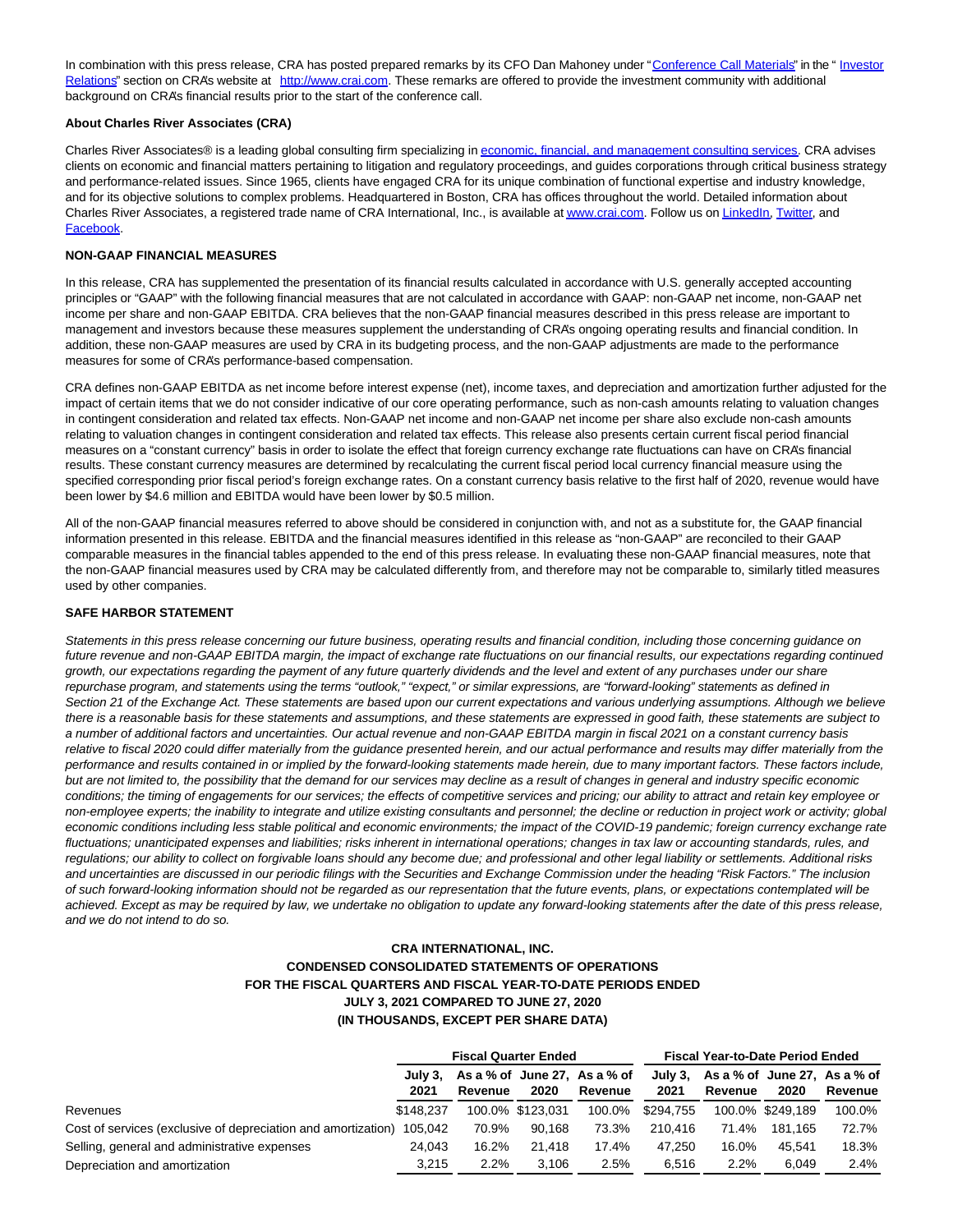| Income from operations                         | 15,937     | 10.8%      | 8,339 | 6.8%    | 30,573   | 10.4%   | 16,434         | 6.6%    |
|------------------------------------------------|------------|------------|-------|---------|----------|---------|----------------|---------|
| Interest expense, net                          | (409)      | $-0.3%$    | (372) | $-0.3%$ | (608)    | $-0.2%$ | (734)          | $-0.3%$ |
| Foreign currency gains (losses), net           | 63         | $-$ %      | (102) | $-0.1%$ | (488)    | $-0.2%$ | 1,320          | 0.5%    |
| Income before provision for income taxes       | 15,591     | 10.5%      | 7,865 | 6.4%    | 29,477   | 10.0%   | 17,020         | 6.8%    |
| Provision for income taxes                     | 4,025      | 2.7%       | 1,934 | 1.6%    | 7,410    | 2.5%    | 4,621          | 1.9%    |
| Net income                                     | \$11,566   | $7.8\%$ \$ | 5,931 | 4.8%    | \$22,067 |         | 7.5% \$ 12,399 | 5.0%    |
| Net income per share:                          |            |            |       |         |          |         |                |         |
| Basic                                          | \$<br>1.57 |            | 0.76  |         | 2.94     |         | \$<br>1.59     |         |
| <b>Diluted</b>                                 | 1.53       |            | 0.75  |         | 2.86     |         | 1.55           |         |
| Weighted average number of shares outstanding: |            |            |       |         |          |         |                |         |
| Basic                                          | 7,320      |            | 7,764 |         | 7,473    |         | 7,784          |         |
| <b>Diluted</b>                                 | 7,539      |            | 7,920 |         | 7,685    |         | 7,979          |         |

# **CRA INTERNATIONAL, INC. RECONCILIATION OF NON-GAAP FINANCIAL MEASURES FOR THE FISCAL QUARTERS AND FISCAL YEAR-TO-DATE PERIODS ENDED JULY 3, 2021 COMPARED TO JUNE 27, 2020 (IN THOUSANDS, EXCEPT PER SHARE DATA)**

|                                                                            |                 | <b>Fiscal Quarter Ended</b> |                         |                         | <b>Fiscal Year-to-Date Period Ended</b> |                           |                         |                           |  |  |
|----------------------------------------------------------------------------|-----------------|-----------------------------|-------------------------|-------------------------|-----------------------------------------|---------------------------|-------------------------|---------------------------|--|--|
|                                                                            | July 3,<br>2021 | As a %<br>οf<br>Revenue     | <b>June 27,</b><br>2020 | As a %<br>οf<br>Revenue | July 3,<br>2021                         | As a $%$<br>of<br>Revenue | <b>June 27,</b><br>2020 | As a $%$<br>of<br>Revenue |  |  |
| Revenues                                                                   | \$148,237       |                             | 100.0% \$123,031        | 100.0%                  | \$294,755                               |                           | 100.0% \$249,189        | 100.0%                    |  |  |
| Net income                                                                 | \$<br>11,566    | $7.8\%$ \$                  | 5,931                   | 4.8%                    | \$22,067                                |                           | 7.5% \$ 12,399          | 5.0%                      |  |  |
| Adjustments needed to reconcile GAAP net income to<br>non-GAAP net income: |                 |                             |                         |                         |                                         |                           |                         |                           |  |  |
| Non-cash valuation change in contingent consideration                      |                 | $-$ %                       | 566                     | 0.5%                    | 380                                     | 0.1%                      | 996                     | $0.4\%$                   |  |  |
| Tax effect on adjustments                                                  |                 | $-9/6$                      | (153)                   | $-0.1%$                 | (103)                                   | $-$ %                     | (270)                   | $-0.1%$                   |  |  |
| Non-GAAP net income                                                        | 11,566          | $7.8\%$ \$                  | 6,344                   | 5.2%                    | \$22,344                                |                           | 7.6% \$ 13,125          | 5.3%                      |  |  |
| Non-GAAP net income per share:                                             |                 |                             |                         |                         |                                         |                           |                         |                           |  |  |
| Basic                                                                      | 1.57            |                             | 0.81                    |                         | 2.98                                    |                           | \$<br>1.68              |                           |  |  |
| <b>Diluted</b>                                                             | 1.53            |                             | 0.80                    |                         | 2.90                                    |                           | 1.64                    |                           |  |  |
| Weighted average number of shares outstanding:                             |                 |                             |                         |                         |                                         |                           |                         |                           |  |  |
| Basic                                                                      | 7,320           |                             | 7,764                   |                         | 7,473                                   |                           | 7,784                   |                           |  |  |
| <b>Diluted</b>                                                             | 7,539           |                             | 7,920                   |                         | 7,685                                   |                           | 7,979                   |                           |  |  |

## **CRA INTERNATIONAL, INC. RECONCILIATION OF NON-GAAP FINANCIAL MEASURES FOR THE FISCAL QUARTERS AND FISCAL YEAR-TO-DATE PERIODS ENDED JULY 3, 2021 COMPARED TO JUNE 27, 2020 (IN THOUSANDS)**

|                                                                                          | <b>Fiscal Quarter Ended</b> |                           |                         |                           |                 | <b>Fiscal Year-to-Date Period Ended</b> |                         |                           |  |  |
|------------------------------------------------------------------------------------------|-----------------------------|---------------------------|-------------------------|---------------------------|-----------------|-----------------------------------------|-------------------------|---------------------------|--|--|
|                                                                                          | July 3.<br>2021             | As a $%$<br>οf<br>Revenue | <b>June 27.</b><br>2020 | As a $%$<br>οf<br>Revenue | July 3,<br>2021 | As a $%$<br>οf<br>Revenue               | <b>June 27.</b><br>2020 | As a $%$<br>οf<br>Revenue |  |  |
| Revenues                                                                                 | \$148.237                   |                           | 100.0% \$123,031        | 100.0%                    | \$294.755       |                                         | 100.0% \$249,189        | 100.0%                    |  |  |
| Net income<br>Adjustments needed to reconcile GAAP net income to<br>non-GAAP net income: | \$11.566                    | 7.8% \$                   | 5.931                   |                           | 4.8% \$ 22,067  |                                         | 7.5% \$ 12,399          | 5.0%                      |  |  |
| Non-cash valuation change in contingent consideration                                    |                             | $-$ %                     | 566                     | 0.5%                      | 380             | 0.1%                                    | 996                     | 0.4%                      |  |  |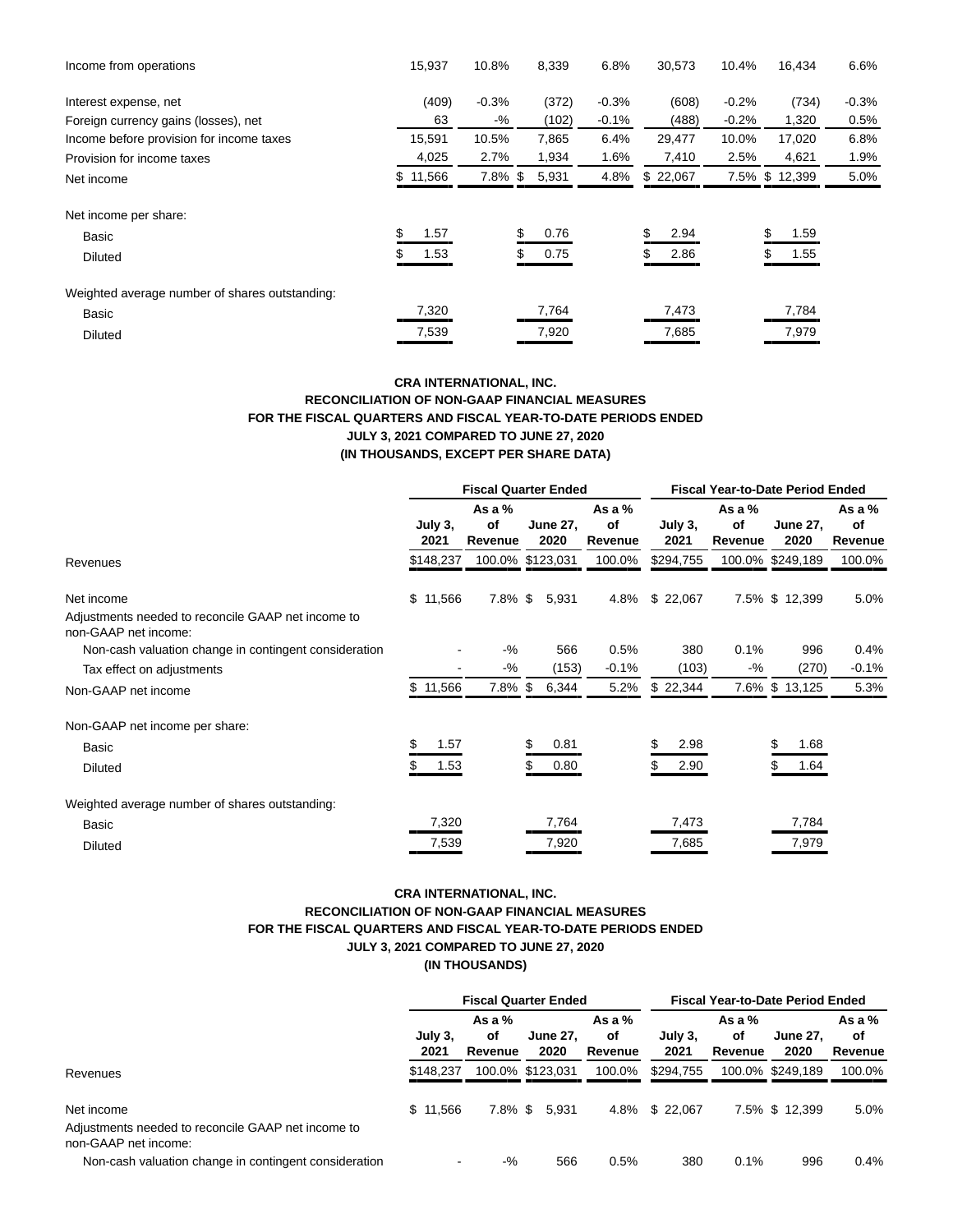| Tax effect on adjustments                                                  |          | $-$ % | (153)           | $-0.1\%$ | (103)     | -%   | (270)           | $-0.1%$ |
|----------------------------------------------------------------------------|----------|-------|-----------------|----------|-----------|------|-----------------|---------|
| Non-GAAP net income                                                        | \$11.566 | 7.8%  | 6,344<br>-SS    | 5.2%     | \$22,344  |      | 7.6% \$ 13,125  | 5.3%    |
| Adjustments needed to reconcile non-GAAP net income to<br>non-GAAP EBITDA: |          |       |                 |          |           |      |                 |         |
| Interest expense, net                                                      | 409      | 0.3%  | 372             | 0.3%     | 608       | 0.2% | 734             | 0.3%    |
| Provision for income taxes                                                 | 4.025    | 2.7%  | 2.087           | 1.7%     | 7.513     | 2.5% | 4.891           | 2.0%    |
| Depreciation and amortization                                              | 3.215    | 2.2%  | 3.106           | 2.5%     | 6.516     | 2.2% | 6.049           | 2.4%    |
| Non-GAAP EBITDA                                                            | \$19.215 |       | 13.0% \$ 11.909 | $9.7\%$  | \$ 36.981 |      | 12.5% \$ 24.799 | 10.0%   |

# **CRA INTERNATIONAL, INC. CONDENSED CONSOLIDATED BALANCE SHEETS (IN THOUSANDS)**

|                                                | July 3.<br>2021 | January 2,<br>2021 |
|------------------------------------------------|-----------------|--------------------|
| Assets                                         |                 |                    |
| Cash and cash equivalents                      | \$13,977\$      | 45,677             |
| Accounts receivable and unbilled services, net | 173,894         | 152,476            |
| Other current assets                           | 20,203          | 21,817             |
| Total current assets                           | 208,074         | 219,970            |
| Property and equipment, net                    | 57,997          | 62,878             |
| Goodwill and intangible assets, net            | 93,863          | 94,295             |
| Right-of-use assets                            | 116,868         | 122,144            |
| Other assets                                   | 58,163          | 59,223             |
| <b>Total assets</b>                            | \$534,965 \$    | 558,510            |
| <b>Liabilities and Shareholders' Equity</b>    |                 |                    |
| Accounts payable                               | \$23,880\$      | 19,430             |
| Accrued expenses                               | 99,443          | 136,376            |
| Current portion of lease liabilities           | 14,088          | 13,557             |
| Revolving line of credit                       | 45,000          |                    |
| Other current liabilities                      | 8,817           | 30,768             |
| <b>Total current liabilities</b>               | 191,228         | 200,131            |
| Non-current portion of lease liabilities       | 132,488         | 139,447            |
| Other non-current liabilities                  | 13,418          | 9,913              |
| <b>Total liabilities</b>                       | 337,134         | 349,491            |
| Total shareholders' equity                     | 197,831         | 209,019            |
| Total liabilities and shareholders' equity     | \$534,965 \$    | 558,510            |

# **CRA INTERNATIONAL, INC. CONDENSED CONSOLIDATED STATEMENTS OF CASH FLOWS (IN THOUSANDS)**

|                                                                               | <b>Fiscal Year-to-Date Period Ended</b> |                 |    |                         |  |  |  |
|-------------------------------------------------------------------------------|-----------------------------------------|-----------------|----|-------------------------|--|--|--|
|                                                                               |                                         | July 3,<br>2021 |    | <b>June 27,</b><br>2020 |  |  |  |
| Operating activities:                                                         |                                         |                 |    |                         |  |  |  |
| Net income                                                                    | \$                                      | 22.067          | \$ | 12,399                  |  |  |  |
| Adjustments to reconcile net income to net cash used in operating activities: |                                         |                 |    |                         |  |  |  |
| Non-cash items, net                                                           |                                         | 13,763          |    | 12,275                  |  |  |  |
| Accounts receivable and unbilled services                                     |                                         | (21, 648)       |    | (8,962)                 |  |  |  |
| Working capital items, net                                                    |                                         | (50, 405)       |    | (60, 012)               |  |  |  |
| Net cash used in operating activities                                         |                                         | (36, 223)       |    | (44,300)                |  |  |  |
| Investing activities:                                                         |                                         |                 |    |                         |  |  |  |
| Purchases of property and equipment                                           |                                         | (1, 170)        |    | (13, 517)               |  |  |  |